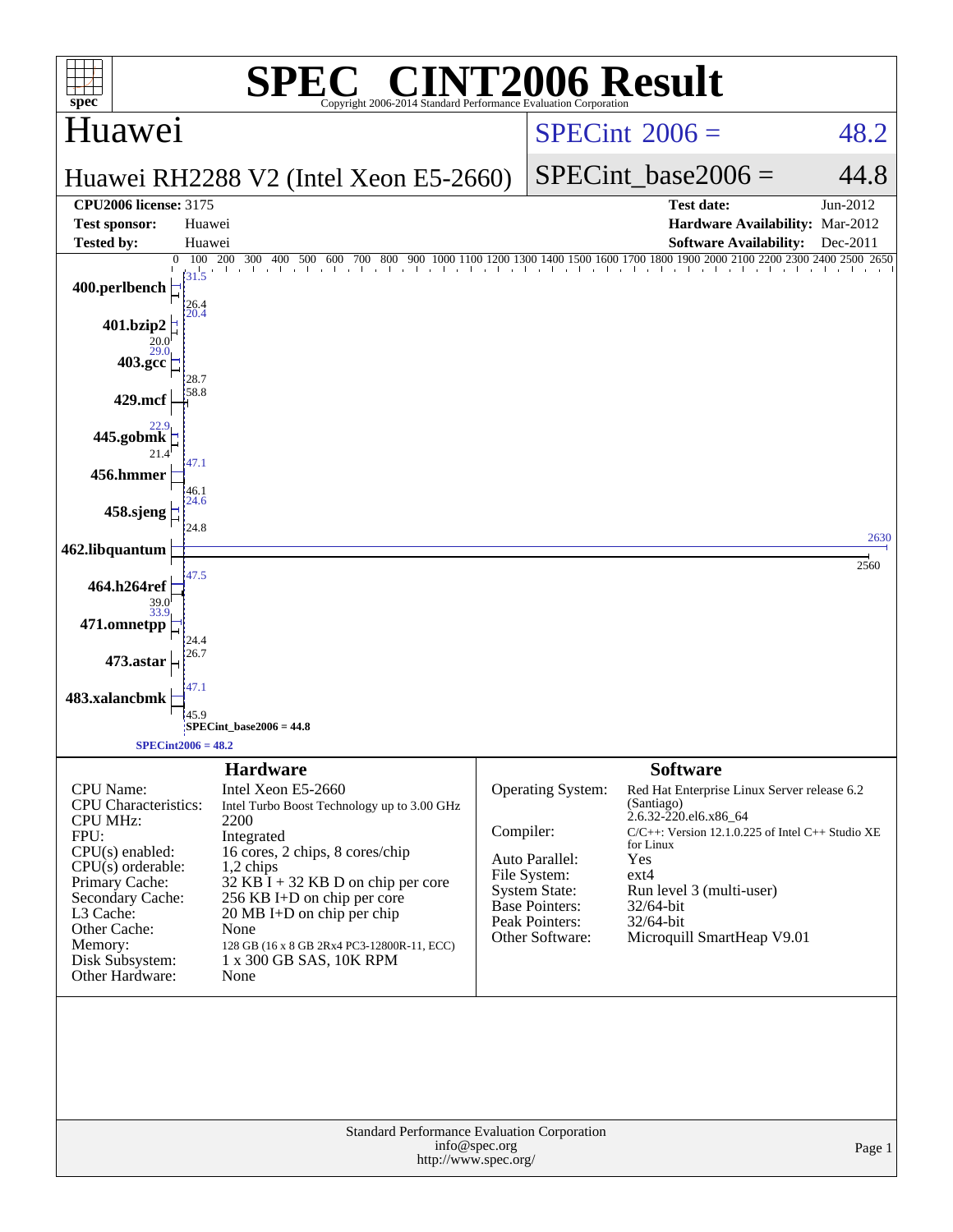

#### Huawei

## $SPECint2006 = 48.2$  $SPECint2006 = 48.2$

Huawei RH2288 V2 (Intel Xeon E5-2660)

SPECint base2006 =  $44.8$ 

**[CPU2006 license:](http://www.spec.org/auto/cpu2006/Docs/result-fields.html#CPU2006license)** 3175 **[Test date:](http://www.spec.org/auto/cpu2006/Docs/result-fields.html#Testdate)** Jun-2012

**[Test sponsor:](http://www.spec.org/auto/cpu2006/Docs/result-fields.html#Testsponsor)** Huawei **[Hardware Availability:](http://www.spec.org/auto/cpu2006/Docs/result-fields.html#HardwareAvailability)** Mar-2012 **[Tested by:](http://www.spec.org/auto/cpu2006/Docs/result-fields.html#Testedby)** Huawei **[Software Availability:](http://www.spec.org/auto/cpu2006/Docs/result-fields.html#SoftwareAvailability)** Dec-2011

#### **[Results Table](http://www.spec.org/auto/cpu2006/Docs/result-fields.html#ResultsTable)**

|                  | <b>Base</b>    |                                                                                                          |                |       |                |             | <b>Peak</b>    |              |                |              |                |              |  |  |
|------------------|----------------|----------------------------------------------------------------------------------------------------------|----------------|-------|----------------|-------------|----------------|--------------|----------------|--------------|----------------|--------------|--|--|
| <b>Benchmark</b> | <b>Seconds</b> | Ratio                                                                                                    | <b>Seconds</b> | Ratio | <b>Seconds</b> | Ratio       | <b>Seconds</b> | <b>Ratio</b> | <b>Seconds</b> | <b>Ratio</b> | <b>Seconds</b> | <b>Ratio</b> |  |  |
| 400.perlbench    | <u>369</u>     | 26.4                                                                                                     | 369            | 26.5  | 370            | 26.4        | 310            | 31.5         | 310            | 31.5         | 310            | 31.5         |  |  |
| 401.bzip2        | 483            | 20.0                                                                                                     | 483            | 20.0  | 483            | 20.0        | 473            | 20.4         | 473            | 20.4         | 473            | 20.4         |  |  |
| $403.\text{gcc}$ | 281            | 28.7                                                                                                     | 281            | 28.6  | 281            | 28.7        | 277            | 29.0         | 277            | 29.0         | 277            | 29.0         |  |  |
| $429$ .mcf       | 154            | 59.2                                                                                                     | 156            | 58.6  | 155            | 58.8        | 154            | 59.2         | 156            | 58.6         | 155            | 58.8         |  |  |
| $445$ .gobmk     | 490            | 21.4                                                                                                     | 490            | 21.4  | 490            | 21.4        | 457            | 22.9         | 457            | 22.9         | 457            | 22.9         |  |  |
| 456.hmmer        | 203            | 46.0                                                                                                     | 202            | 46.1  | 202            | 46.1        | 198            | 47.1         | 198            | 47.1         | 198            | 47.1         |  |  |
| $458$ sjeng      | 487            | 24.8                                                                                                     | 487            | 24.8  | 487            | 24.9        | 492            | 24.6         | 492            | 24.6         | 492            | 24.6         |  |  |
| 462.libquantum   | 8.09           | 2560                                                                                                     | 8.09           | 2560  | 8.09           | 2560        | 7.89           | 2630         | 7.89           | 2630         | 7.89           | 2630         |  |  |
| 464.h264ref      | 572            | 38.7                                                                                                     | 567            | 39.0  | 567            | <b>39.0</b> | 463            | 47.7         | 466            | 47.5         | 467            | 47.4         |  |  |
| 471.omnetpp      | 256            | 24.4                                                                                                     | 256            | 24.4  | 255            | 24.5        | 183            | 34.1         | 186            | 33.7         | 184            | 33.9         |  |  |
| 473.astar        | 263            | 26.7                                                                                                     | 263            | 26.7  | 263            | 26.7        | 263            | 26.7         | 263            | 26.7         | 263            | 26.7         |  |  |
| 483.xalancbmk    | 153            | 45.0                                                                                                     | 150            | 46.0  | 150            | 45.9        | 147            | 47.1         | 146            | 47.2         | 146            | 47.1         |  |  |
|                  |                | Results appear in the order in which they were run. Bold underlined text indicates a median measurement. |                |       |                |             |                |              |                |              |                |              |  |  |

#### **[Operating System Notes](http://www.spec.org/auto/cpu2006/Docs/result-fields.html#OperatingSystemNotes)**

 Stack size set to unlimited using "ulimit -s unlimited" Transparent Huge Pages enabled with: echo always > /sys/kernel/mm/redhat\_transparent\_hugepage/enabled Select only test related files when installing the operating system

#### **[Platform Notes](http://www.spec.org/auto/cpu2006/Docs/result-fields.html#PlatformNotes)**

 BIOS configuration: Intel Hyper-Threading set to Disabled Set Power Efficiency Mode to Performance Sysinfo program /spec/config/sysinfo.rev6800 \$Rev: 6800 \$ \$Date:: 2011-10-11 #\$ 6f2ebdff5032aaa42e583f96b07f99d3 running on RH62-rebuild Sun Jun 3 14:05:46 2012 This section contains SUT (System Under Test) info as seen by some common utilities. To remove or add to this section, see: <http://www.spec.org/cpu2006/Docs/config.html#sysinfo> From /proc/cpuinfo model name : Intel(R) Xeon(R) CPU E5-2660 0 @ 2.20GHz 2 "physical id"s (chips) 16 "processors" cores, siblings (Caution: counting these is hw and system dependent. The following excerpts from /proc/cpuinfo might not be reliable. Use with caution.) cpu cores : 8 siblings : 8 Continued on next page

> Standard Performance Evaluation Corporation [info@spec.org](mailto:info@spec.org) <http://www.spec.org/>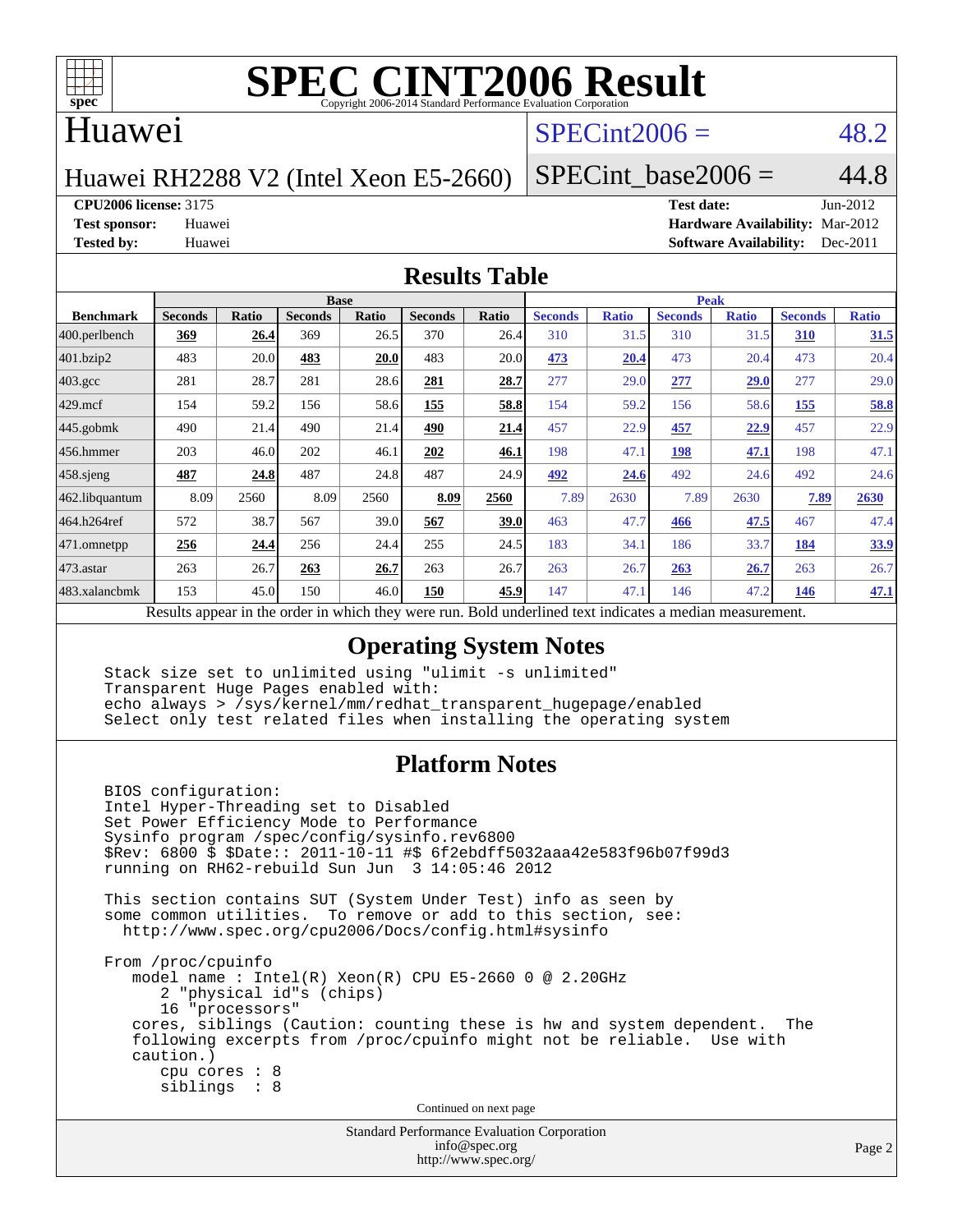

## Huawei

 $SPECint2006 = 48.2$  $SPECint2006 = 48.2$ 

Huawei RH2288 V2 (Intel Xeon E5-2660)

SPECint base2006 =  $44.8$ 

**[CPU2006 license:](http://www.spec.org/auto/cpu2006/Docs/result-fields.html#CPU2006license)** 3175 **[Test date:](http://www.spec.org/auto/cpu2006/Docs/result-fields.html#Testdate)** Jun-2012 **[Test sponsor:](http://www.spec.org/auto/cpu2006/Docs/result-fields.html#Testsponsor)** Huawei **[Hardware Availability:](http://www.spec.org/auto/cpu2006/Docs/result-fields.html#HardwareAvailability)** Mar-2012 **[Tested by:](http://www.spec.org/auto/cpu2006/Docs/result-fields.html#Testedby)** Huawei **[Software Availability:](http://www.spec.org/auto/cpu2006/Docs/result-fields.html#SoftwareAvailability)** Dec-2011

#### **[Platform Notes \(Continued\)](http://www.spec.org/auto/cpu2006/Docs/result-fields.html#PlatformNotes)**

 physical 0: cores 0 1 2 3 4 5 6 7 physical 1: cores 0 1 2 3 4 5 6 7 cache size : 20480 KB

From /proc/meminfo<br>MemTotal: 132124032 kB HugePages\_Total: 0<br>Hugepagesize: 2048 kB Hugepagesize:

 From /etc/\*release\* /etc/\*version\* redhat-release: Red Hat Enterprise Linux Server release 6.2 (Santiago) system-release: Red Hat Enterprise Linux Server release 6.2 (Santiago) system-release-cpe: cpe:/o:redhat:enterprise\_linux:6server:ga:server

 uname -a: Linux RH62-rebuild 2.6.32-220.el6.x86\_64 #1 SMP Wed Nov 9 08:03:13 EST 2011 x86\_64 x86\_64 x86\_64 GNU/Linux

run-level 3 Jun 3 14:00

 SPEC is set to: /spec Filesystem Type Size Used Avail Use% Mounted on<br>
/dev/sda1 ext4 289G 92G 183G 34% / 92G 183G 34% /

 Additional information from dmidecode: Memory: 16x Samsung M393B1K70DH0-CK0 8 GB 1600 MHz 2 rank

#### **[General Notes](http://www.spec.org/auto/cpu2006/Docs/result-fields.html#GeneralNotes)**

Environment variables set by runspec before the start of the run: KMP\_AFFINITY = "granularity=fine,compact,0,1" LD\_LIBRARY\_PATH = "/spec/libs/32:/spec/libs/64" OMP\_NUM\_THREADS = "16"

 Binaries compiled on a system with 1x Core i7-860 CPU + 8GB memory using RHEL5.5

## **[Base Compiler Invocation](http://www.spec.org/auto/cpu2006/Docs/result-fields.html#BaseCompilerInvocation)**

[C benchmarks](http://www.spec.org/auto/cpu2006/Docs/result-fields.html#Cbenchmarks): icc  $-m64$ 

[C++ benchmarks:](http://www.spec.org/auto/cpu2006/Docs/result-fields.html#CXXbenchmarks) [icpc -m64](http://www.spec.org/cpu2006/results/res2012q3/cpu2006-20120612-22872.flags.html#user_CXXbase_intel_icpc_64bit_fc66a5337ce925472a5c54ad6a0de310)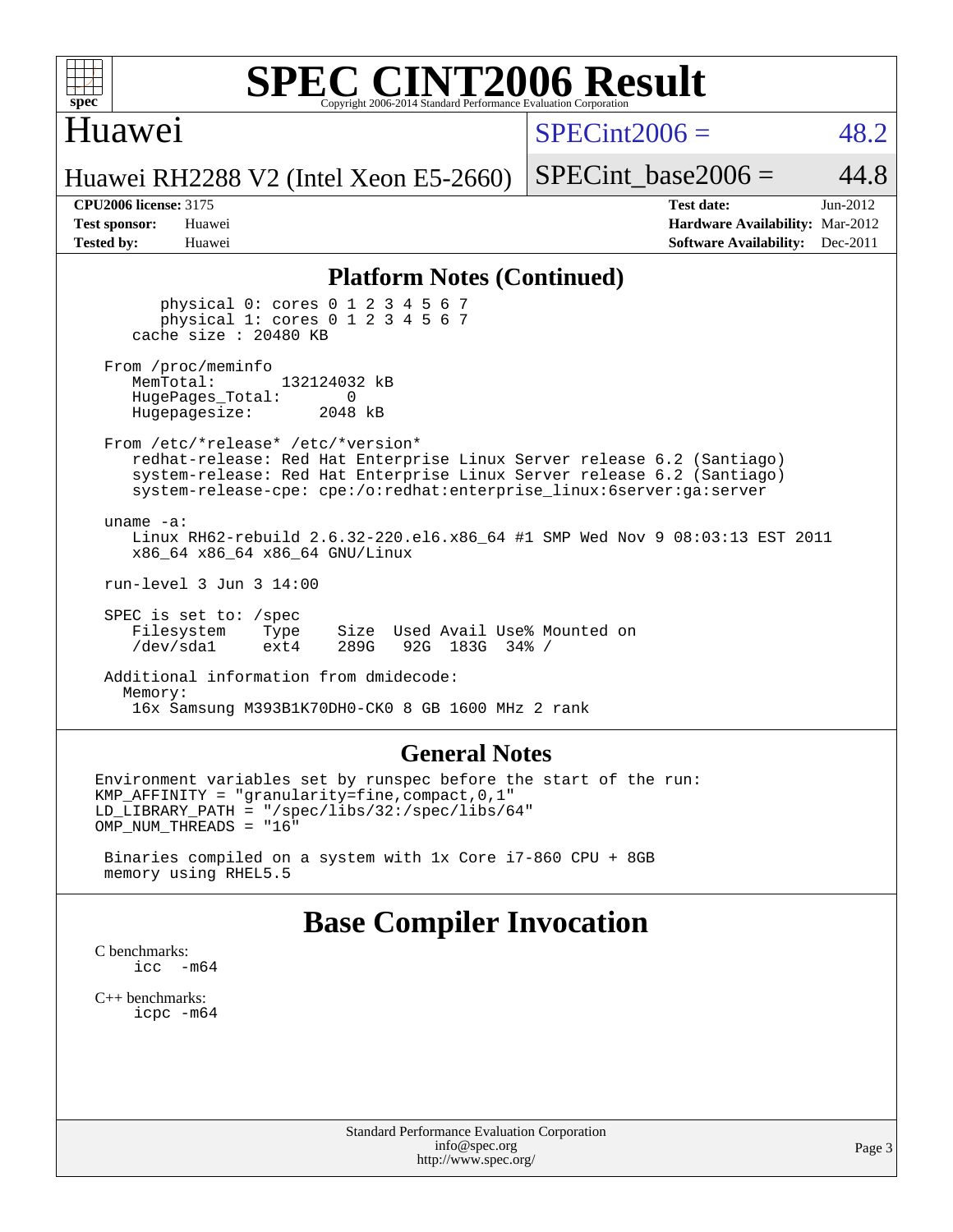

#### Huawei

 $SPECint2006 = 48.2$  $SPECint2006 = 48.2$ 

Huawei RH2288 V2 (Intel Xeon E5-2660)

SPECint base2006 =  $44.8$ 

**[CPU2006 license:](http://www.spec.org/auto/cpu2006/Docs/result-fields.html#CPU2006license)** 3175 **[Test date:](http://www.spec.org/auto/cpu2006/Docs/result-fields.html#Testdate)** Jun-2012 **[Test sponsor:](http://www.spec.org/auto/cpu2006/Docs/result-fields.html#Testsponsor)** Huawei **[Hardware Availability:](http://www.spec.org/auto/cpu2006/Docs/result-fields.html#HardwareAvailability)** Mar-2012 **[Tested by:](http://www.spec.org/auto/cpu2006/Docs/result-fields.html#Testedby)** Huawei **[Software Availability:](http://www.spec.org/auto/cpu2006/Docs/result-fields.html#SoftwareAvailability)** Dec-2011

### **[Base Portability Flags](http://www.spec.org/auto/cpu2006/Docs/result-fields.html#BasePortabilityFlags)**

 400.perlbench: [-DSPEC\\_CPU\\_LP64](http://www.spec.org/cpu2006/results/res2012q3/cpu2006-20120612-22872.flags.html#b400.perlbench_basePORTABILITY_DSPEC_CPU_LP64) [-DSPEC\\_CPU\\_LINUX\\_X64](http://www.spec.org/cpu2006/results/res2012q3/cpu2006-20120612-22872.flags.html#b400.perlbench_baseCPORTABILITY_DSPEC_CPU_LINUX_X64) 401.bzip2: [-DSPEC\\_CPU\\_LP64](http://www.spec.org/cpu2006/results/res2012q3/cpu2006-20120612-22872.flags.html#suite_basePORTABILITY401_bzip2_DSPEC_CPU_LP64) 403.gcc: [-DSPEC\\_CPU\\_LP64](http://www.spec.org/cpu2006/results/res2012q3/cpu2006-20120612-22872.flags.html#suite_basePORTABILITY403_gcc_DSPEC_CPU_LP64) 429.mcf: [-DSPEC\\_CPU\\_LP64](http://www.spec.org/cpu2006/results/res2012q3/cpu2006-20120612-22872.flags.html#suite_basePORTABILITY429_mcf_DSPEC_CPU_LP64) 445.gobmk: [-DSPEC\\_CPU\\_LP64](http://www.spec.org/cpu2006/results/res2012q3/cpu2006-20120612-22872.flags.html#suite_basePORTABILITY445_gobmk_DSPEC_CPU_LP64) 456.hmmer: [-DSPEC\\_CPU\\_LP64](http://www.spec.org/cpu2006/results/res2012q3/cpu2006-20120612-22872.flags.html#suite_basePORTABILITY456_hmmer_DSPEC_CPU_LP64) 458.sjeng: [-DSPEC\\_CPU\\_LP64](http://www.spec.org/cpu2006/results/res2012q3/cpu2006-20120612-22872.flags.html#suite_basePORTABILITY458_sjeng_DSPEC_CPU_LP64) 462.libquantum: [-DSPEC\\_CPU\\_LP64](http://www.spec.org/cpu2006/results/res2012q3/cpu2006-20120612-22872.flags.html#suite_basePORTABILITY462_libquantum_DSPEC_CPU_LP64) [-DSPEC\\_CPU\\_LINUX](http://www.spec.org/cpu2006/results/res2012q3/cpu2006-20120612-22872.flags.html#b462.libquantum_baseCPORTABILITY_DSPEC_CPU_LINUX) 464.h264ref: [-DSPEC\\_CPU\\_LP64](http://www.spec.org/cpu2006/results/res2012q3/cpu2006-20120612-22872.flags.html#suite_basePORTABILITY464_h264ref_DSPEC_CPU_LP64) 471.omnetpp: [-DSPEC\\_CPU\\_LP64](http://www.spec.org/cpu2006/results/res2012q3/cpu2006-20120612-22872.flags.html#suite_basePORTABILITY471_omnetpp_DSPEC_CPU_LP64) 473.astar: [-DSPEC\\_CPU\\_LP64](http://www.spec.org/cpu2006/results/res2012q3/cpu2006-20120612-22872.flags.html#suite_basePORTABILITY473_astar_DSPEC_CPU_LP64) 483.xalancbmk: [-DSPEC\\_CPU\\_LP64](http://www.spec.org/cpu2006/results/res2012q3/cpu2006-20120612-22872.flags.html#suite_basePORTABILITY483_xalancbmk_DSPEC_CPU_LP64) [-DSPEC\\_CPU\\_LINUX](http://www.spec.org/cpu2006/results/res2012q3/cpu2006-20120612-22872.flags.html#b483.xalancbmk_baseCXXPORTABILITY_DSPEC_CPU_LINUX)

#### **[Base Optimization Flags](http://www.spec.org/auto/cpu2006/Docs/result-fields.html#BaseOptimizationFlags)**

[C benchmarks](http://www.spec.org/auto/cpu2006/Docs/result-fields.html#Cbenchmarks):

[-xSSE4.2](http://www.spec.org/cpu2006/results/res2012q3/cpu2006-20120612-22872.flags.html#user_CCbase_f-xSSE42_f91528193cf0b216347adb8b939d4107) [-ipo](http://www.spec.org/cpu2006/results/res2012q3/cpu2006-20120612-22872.flags.html#user_CCbase_f-ipo) [-O3](http://www.spec.org/cpu2006/results/res2012q3/cpu2006-20120612-22872.flags.html#user_CCbase_f-O3) [-no-prec-div](http://www.spec.org/cpu2006/results/res2012q3/cpu2006-20120612-22872.flags.html#user_CCbase_f-no-prec-div) [-parallel](http://www.spec.org/cpu2006/results/res2012q3/cpu2006-20120612-22872.flags.html#user_CCbase_f-parallel) [-opt-prefetch](http://www.spec.org/cpu2006/results/res2012q3/cpu2006-20120612-22872.flags.html#user_CCbase_f-opt-prefetch) [-auto-p32](http://www.spec.org/cpu2006/results/res2012q3/cpu2006-20120612-22872.flags.html#user_CCbase_f-auto-p32)

[C++ benchmarks:](http://www.spec.org/auto/cpu2006/Docs/result-fields.html#CXXbenchmarks)

[-xSSE4.2](http://www.spec.org/cpu2006/results/res2012q3/cpu2006-20120612-22872.flags.html#user_CXXbase_f-xSSE42_f91528193cf0b216347adb8b939d4107) [-ipo](http://www.spec.org/cpu2006/results/res2012q3/cpu2006-20120612-22872.flags.html#user_CXXbase_f-ipo) [-O3](http://www.spec.org/cpu2006/results/res2012q3/cpu2006-20120612-22872.flags.html#user_CXXbase_f-O3) [-no-prec-div](http://www.spec.org/cpu2006/results/res2012q3/cpu2006-20120612-22872.flags.html#user_CXXbase_f-no-prec-div) [-opt-prefetch](http://www.spec.org/cpu2006/results/res2012q3/cpu2006-20120612-22872.flags.html#user_CXXbase_f-opt-prefetch) [-auto-p32](http://www.spec.org/cpu2006/results/res2012q3/cpu2006-20120612-22872.flags.html#user_CXXbase_f-auto-p32) [-Wl,-z,muldefs](http://www.spec.org/cpu2006/results/res2012q3/cpu2006-20120612-22872.flags.html#user_CXXbase_link_force_multiple1_74079c344b956b9658436fd1b6dd3a8a) [-L/smartheap -lsmartheap64](http://www.spec.org/cpu2006/results/res2012q3/cpu2006-20120612-22872.flags.html#user_CXXbase_SmartHeap64_5e654037dadeae1fe403ab4b4466e60b)

#### **[Base Other Flags](http://www.spec.org/auto/cpu2006/Docs/result-fields.html#BaseOtherFlags)**

[C benchmarks](http://www.spec.org/auto/cpu2006/Docs/result-fields.html#Cbenchmarks):

403.gcc: [-Dalloca=\\_alloca](http://www.spec.org/cpu2006/results/res2012q3/cpu2006-20120612-22872.flags.html#b403.gcc_baseEXTRA_CFLAGS_Dalloca_be3056838c12de2578596ca5467af7f3)

## **[Peak Compiler Invocation](http://www.spec.org/auto/cpu2006/Docs/result-fields.html#PeakCompilerInvocation)**

[C benchmarks \(except as noted below\)](http://www.spec.org/auto/cpu2006/Docs/result-fields.html#Cbenchmarksexceptasnotedbelow):

icc  $-m64$ 

400.perlbench: [icc -m32](http://www.spec.org/cpu2006/results/res2012q3/cpu2006-20120612-22872.flags.html#user_peakCCLD400_perlbench_intel_icc_a6a621f8d50482236b970c6ac5f55f93)

445.gobmk: [icc -m32](http://www.spec.org/cpu2006/results/res2012q3/cpu2006-20120612-22872.flags.html#user_peakCCLD445_gobmk_intel_icc_a6a621f8d50482236b970c6ac5f55f93)

464.h264ref: [icc -m32](http://www.spec.org/cpu2006/results/res2012q3/cpu2006-20120612-22872.flags.html#user_peakCCLD464_h264ref_intel_icc_a6a621f8d50482236b970c6ac5f55f93)

[C++ benchmarks \(except as noted below\):](http://www.spec.org/auto/cpu2006/Docs/result-fields.html#CXXbenchmarksexceptasnotedbelow) [icpc -m32](http://www.spec.org/cpu2006/results/res2012q3/cpu2006-20120612-22872.flags.html#user_CXXpeak_intel_icpc_4e5a5ef1a53fd332b3c49e69c3330699)

473.astar: [icpc -m64](http://www.spec.org/cpu2006/results/res2012q3/cpu2006-20120612-22872.flags.html#user_peakCXXLD473_astar_intel_icpc_64bit_fc66a5337ce925472a5c54ad6a0de310)

Standard Performance Evaluation Corporation [info@spec.org](mailto:info@spec.org) <http://www.spec.org/>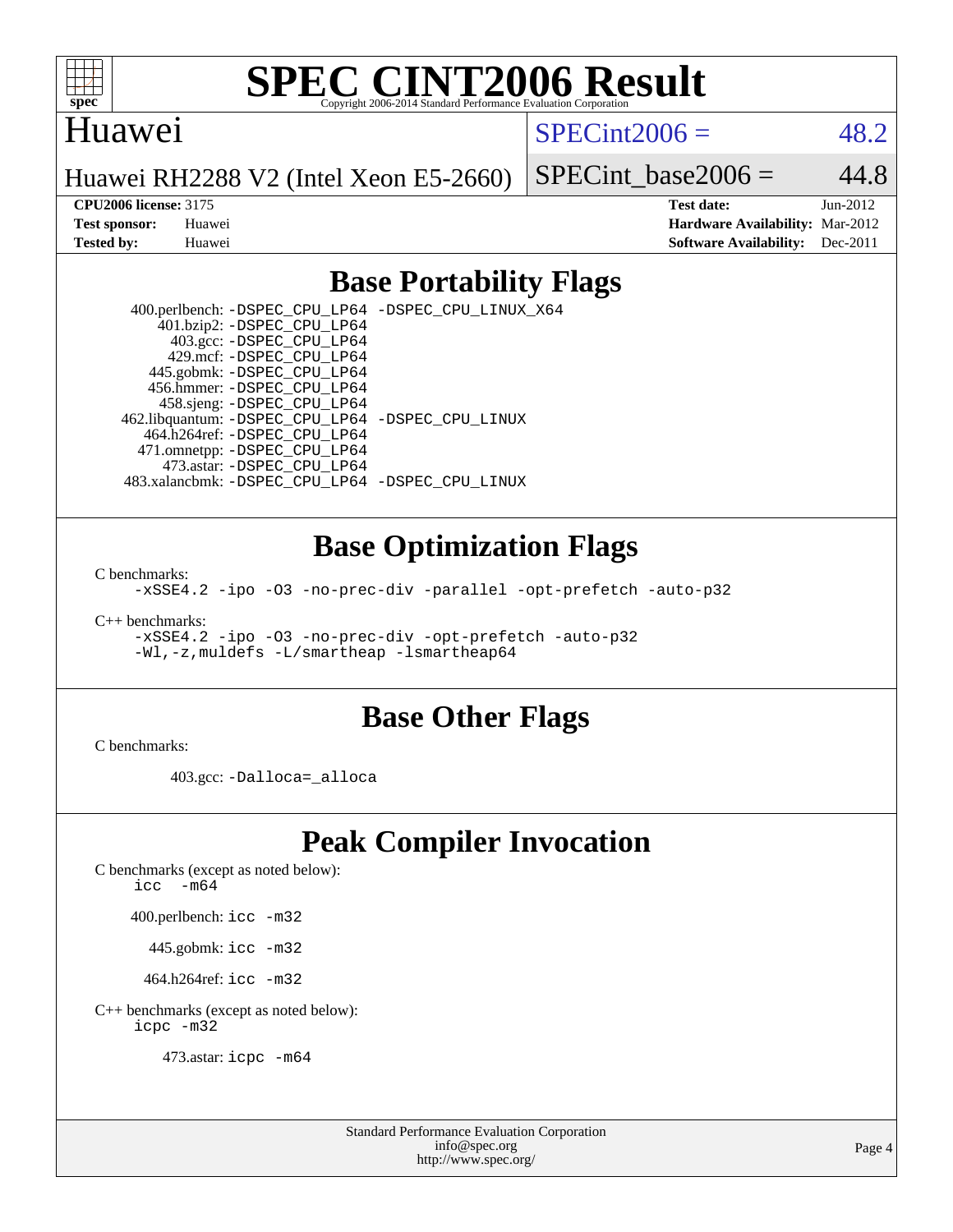

#### **[SPEC CINT2006 Result](http://www.spec.org/auto/cpu2006/Docs/result-fields.html#SPECCINT2006Result)** Copyright 2006-2014 Standard Performance Evaluation C

### Huawei

 $SPECint2006 = 48.2$  $SPECint2006 = 48.2$ 

Huawei RH2288 V2 (Intel Xeon E5-2660)

SPECint base2006 =  $44.8$ 

**[CPU2006 license:](http://www.spec.org/auto/cpu2006/Docs/result-fields.html#CPU2006license)** 3175 **[Test date:](http://www.spec.org/auto/cpu2006/Docs/result-fields.html#Testdate)** Jun-2012 **[Test sponsor:](http://www.spec.org/auto/cpu2006/Docs/result-fields.html#Testsponsor)** Huawei **[Hardware Availability:](http://www.spec.org/auto/cpu2006/Docs/result-fields.html#HardwareAvailability)** Mar-2012 **[Tested by:](http://www.spec.org/auto/cpu2006/Docs/result-fields.html#Testedby)** Huawei **[Software Availability:](http://www.spec.org/auto/cpu2006/Docs/result-fields.html#SoftwareAvailability)** Dec-2011

## **[Peak Portability Flags](http://www.spec.org/auto/cpu2006/Docs/result-fields.html#PeakPortabilityFlags)**

 400.perlbench: [-DSPEC\\_CPU\\_LINUX\\_IA32](http://www.spec.org/cpu2006/results/res2012q3/cpu2006-20120612-22872.flags.html#b400.perlbench_peakCPORTABILITY_DSPEC_CPU_LINUX_IA32) 401.bzip2: [-DSPEC\\_CPU\\_LP64](http://www.spec.org/cpu2006/results/res2012q3/cpu2006-20120612-22872.flags.html#suite_peakPORTABILITY401_bzip2_DSPEC_CPU_LP64) 403.gcc: [-DSPEC\\_CPU\\_LP64](http://www.spec.org/cpu2006/results/res2012q3/cpu2006-20120612-22872.flags.html#suite_peakPORTABILITY403_gcc_DSPEC_CPU_LP64) 429.mcf: [-DSPEC\\_CPU\\_LP64](http://www.spec.org/cpu2006/results/res2012q3/cpu2006-20120612-22872.flags.html#suite_peakPORTABILITY429_mcf_DSPEC_CPU_LP64) 456.hmmer: [-DSPEC\\_CPU\\_LP64](http://www.spec.org/cpu2006/results/res2012q3/cpu2006-20120612-22872.flags.html#suite_peakPORTABILITY456_hmmer_DSPEC_CPU_LP64) 458.sjeng: [-DSPEC\\_CPU\\_LP64](http://www.spec.org/cpu2006/results/res2012q3/cpu2006-20120612-22872.flags.html#suite_peakPORTABILITY458_sjeng_DSPEC_CPU_LP64) 462.libquantum: [-DSPEC\\_CPU\\_LP64](http://www.spec.org/cpu2006/results/res2012q3/cpu2006-20120612-22872.flags.html#suite_peakPORTABILITY462_libquantum_DSPEC_CPU_LP64) [-DSPEC\\_CPU\\_LINUX](http://www.spec.org/cpu2006/results/res2012q3/cpu2006-20120612-22872.flags.html#b462.libquantum_peakCPORTABILITY_DSPEC_CPU_LINUX) 473.astar: [-DSPEC\\_CPU\\_LP64](http://www.spec.org/cpu2006/results/res2012q3/cpu2006-20120612-22872.flags.html#suite_peakPORTABILITY473_astar_DSPEC_CPU_LP64) 483.xalancbmk: [-DSPEC\\_CPU\\_LINUX](http://www.spec.org/cpu2006/results/res2012q3/cpu2006-20120612-22872.flags.html#b483.xalancbmk_peakCXXPORTABILITY_DSPEC_CPU_LINUX)

# **[Peak Optimization Flags](http://www.spec.org/auto/cpu2006/Docs/result-fields.html#PeakOptimizationFlags)**

[C benchmarks](http://www.spec.org/auto/cpu2006/Docs/result-fields.html#Cbenchmarks):

Standard Performance Evaluation Corporation [info@spec.org](mailto:info@spec.org) 400.perlbench: [-xSSE4.2](http://www.spec.org/cpu2006/results/res2012q3/cpu2006-20120612-22872.flags.html#user_peakPASS2_CFLAGSPASS2_LDCFLAGS400_perlbench_f-xSSE42_f91528193cf0b216347adb8b939d4107)(pass 2) [-prof-gen](http://www.spec.org/cpu2006/results/res2012q3/cpu2006-20120612-22872.flags.html#user_peakPASS1_CFLAGSPASS1_LDCFLAGS400_perlbench_prof_gen_e43856698f6ca7b7e442dfd80e94a8fc)(pass 1) [-ipo](http://www.spec.org/cpu2006/results/res2012q3/cpu2006-20120612-22872.flags.html#user_peakPASS2_CFLAGSPASS2_LDCFLAGS400_perlbench_f-ipo)(pass 2) [-O3](http://www.spec.org/cpu2006/results/res2012q3/cpu2006-20120612-22872.flags.html#user_peakPASS2_CFLAGSPASS2_LDCFLAGS400_perlbench_f-O3)(pass 2) [-no-prec-div](http://www.spec.org/cpu2006/results/res2012q3/cpu2006-20120612-22872.flags.html#user_peakPASS2_CFLAGSPASS2_LDCFLAGS400_perlbench_f-no-prec-div)(pass 2) [-prof-use](http://www.spec.org/cpu2006/results/res2012q3/cpu2006-20120612-22872.flags.html#user_peakPASS2_CFLAGSPASS2_LDCFLAGS400_perlbench_prof_use_bccf7792157ff70d64e32fe3e1250b55)(pass 2) [-opt-prefetch](http://www.spec.org/cpu2006/results/res2012q3/cpu2006-20120612-22872.flags.html#user_peakCOPTIMIZE400_perlbench_f-opt-prefetch) [-ansi-alias](http://www.spec.org/cpu2006/results/res2012q3/cpu2006-20120612-22872.flags.html#user_peakCOPTIMIZE400_perlbench_f-ansi-alias) 401.bzip2: [-xSSE4.2](http://www.spec.org/cpu2006/results/res2012q3/cpu2006-20120612-22872.flags.html#user_peakPASS2_CFLAGSPASS2_LDCFLAGS401_bzip2_f-xSSE42_f91528193cf0b216347adb8b939d4107)(pass 2) [-prof-gen](http://www.spec.org/cpu2006/results/res2012q3/cpu2006-20120612-22872.flags.html#user_peakPASS1_CFLAGSPASS1_LDCFLAGS401_bzip2_prof_gen_e43856698f6ca7b7e442dfd80e94a8fc)(pass 1) [-ipo](http://www.spec.org/cpu2006/results/res2012q3/cpu2006-20120612-22872.flags.html#user_peakPASS2_CFLAGSPASS2_LDCFLAGS401_bzip2_f-ipo)(pass 2) [-O3](http://www.spec.org/cpu2006/results/res2012q3/cpu2006-20120612-22872.flags.html#user_peakPASS2_CFLAGSPASS2_LDCFLAGS401_bzip2_f-O3)(pass 2) [-no-prec-div](http://www.spec.org/cpu2006/results/res2012q3/cpu2006-20120612-22872.flags.html#user_peakCOPTIMIZEPASS2_CFLAGSPASS2_LDCFLAGS401_bzip2_f-no-prec-div) [-prof-use](http://www.spec.org/cpu2006/results/res2012q3/cpu2006-20120612-22872.flags.html#user_peakPASS2_CFLAGSPASS2_LDCFLAGS401_bzip2_prof_use_bccf7792157ff70d64e32fe3e1250b55)(pass 2) [-auto-ilp32](http://www.spec.org/cpu2006/results/res2012q3/cpu2006-20120612-22872.flags.html#user_peakCOPTIMIZE401_bzip2_f-auto-ilp32) [-opt-prefetch](http://www.spec.org/cpu2006/results/res2012q3/cpu2006-20120612-22872.flags.html#user_peakCOPTIMIZE401_bzip2_f-opt-prefetch) [-ansi-alias](http://www.spec.org/cpu2006/results/res2012q3/cpu2006-20120612-22872.flags.html#user_peakCOPTIMIZE401_bzip2_f-ansi-alias) 403.gcc: [-xAVX](http://www.spec.org/cpu2006/results/res2012q3/cpu2006-20120612-22872.flags.html#user_peakCOPTIMIZE403_gcc_f-xAVX) [-ipo](http://www.spec.org/cpu2006/results/res2012q3/cpu2006-20120612-22872.flags.html#user_peakCOPTIMIZE403_gcc_f-ipo) [-O3](http://www.spec.org/cpu2006/results/res2012q3/cpu2006-20120612-22872.flags.html#user_peakCOPTIMIZE403_gcc_f-O3) [-no-prec-div](http://www.spec.org/cpu2006/results/res2012q3/cpu2006-20120612-22872.flags.html#user_peakCOPTIMIZE403_gcc_f-no-prec-div) [-inline-calloc](http://www.spec.org/cpu2006/results/res2012q3/cpu2006-20120612-22872.flags.html#user_peakCOPTIMIZE403_gcc_f-inline-calloc) [-opt-malloc-options=3](http://www.spec.org/cpu2006/results/res2012q3/cpu2006-20120612-22872.flags.html#user_peakCOPTIMIZE403_gcc_f-opt-malloc-options_13ab9b803cf986b4ee62f0a5998c2238) [-auto-ilp32](http://www.spec.org/cpu2006/results/res2012q3/cpu2006-20120612-22872.flags.html#user_peakCOPTIMIZE403_gcc_f-auto-ilp32)  $429$ .mcf: basepeak = yes 445.gobmk: [-xSSE4.2](http://www.spec.org/cpu2006/results/res2012q3/cpu2006-20120612-22872.flags.html#user_peakPASS2_CFLAGSPASS2_LDCFLAGS445_gobmk_f-xSSE42_f91528193cf0b216347adb8b939d4107)(pass 2) [-prof-gen](http://www.spec.org/cpu2006/results/res2012q3/cpu2006-20120612-22872.flags.html#user_peakPASS1_CFLAGSPASS1_LDCFLAGS445_gobmk_prof_gen_e43856698f6ca7b7e442dfd80e94a8fc)(pass 1) [-prof-use](http://www.spec.org/cpu2006/results/res2012q3/cpu2006-20120612-22872.flags.html#user_peakPASS2_CFLAGSPASS2_LDCFLAGS445_gobmk_prof_use_bccf7792157ff70d64e32fe3e1250b55)(pass 2) [-ansi-alias](http://www.spec.org/cpu2006/results/res2012q3/cpu2006-20120612-22872.flags.html#user_peakCOPTIMIZE445_gobmk_f-ansi-alias) 456.hmmer: [-xSSE4.2](http://www.spec.org/cpu2006/results/res2012q3/cpu2006-20120612-22872.flags.html#user_peakCOPTIMIZE456_hmmer_f-xSSE42_f91528193cf0b216347adb8b939d4107) [-ipo](http://www.spec.org/cpu2006/results/res2012q3/cpu2006-20120612-22872.flags.html#user_peakCOPTIMIZE456_hmmer_f-ipo) [-O3](http://www.spec.org/cpu2006/results/res2012q3/cpu2006-20120612-22872.flags.html#user_peakCOPTIMIZE456_hmmer_f-O3) [-no-prec-div](http://www.spec.org/cpu2006/results/res2012q3/cpu2006-20120612-22872.flags.html#user_peakCOPTIMIZE456_hmmer_f-no-prec-div) [-unroll2](http://www.spec.org/cpu2006/results/res2012q3/cpu2006-20120612-22872.flags.html#user_peakCOPTIMIZE456_hmmer_f-unroll_784dae83bebfb236979b41d2422d7ec2) [-auto-ilp32](http://www.spec.org/cpu2006/results/res2012q3/cpu2006-20120612-22872.flags.html#user_peakCOPTIMIZE456_hmmer_f-auto-ilp32) [-ansi-alias](http://www.spec.org/cpu2006/results/res2012q3/cpu2006-20120612-22872.flags.html#user_peakCOPTIMIZE456_hmmer_f-ansi-alias) 458.sjeng: [-xSSE4.2](http://www.spec.org/cpu2006/results/res2012q3/cpu2006-20120612-22872.flags.html#user_peakPASS2_CFLAGSPASS2_LDCFLAGS458_sjeng_f-xSSE42_f91528193cf0b216347adb8b939d4107)(pass 2) [-prof-gen](http://www.spec.org/cpu2006/results/res2012q3/cpu2006-20120612-22872.flags.html#user_peakPASS1_CFLAGSPASS1_LDCFLAGS458_sjeng_prof_gen_e43856698f6ca7b7e442dfd80e94a8fc)(pass 1) [-ipo](http://www.spec.org/cpu2006/results/res2012q3/cpu2006-20120612-22872.flags.html#user_peakPASS2_CFLAGSPASS2_LDCFLAGS458_sjeng_f-ipo)(pass 2) [-O3](http://www.spec.org/cpu2006/results/res2012q3/cpu2006-20120612-22872.flags.html#user_peakPASS2_CFLAGSPASS2_LDCFLAGS458_sjeng_f-O3)(pass 2) [-no-prec-div](http://www.spec.org/cpu2006/results/res2012q3/cpu2006-20120612-22872.flags.html#user_peakPASS2_CFLAGSPASS2_LDCFLAGS458_sjeng_f-no-prec-div)(pass 2) [-prof-use](http://www.spec.org/cpu2006/results/res2012q3/cpu2006-20120612-22872.flags.html#user_peakPASS2_CFLAGSPASS2_LDCFLAGS458_sjeng_prof_use_bccf7792157ff70d64e32fe3e1250b55)(pass 2) [-unroll4](http://www.spec.org/cpu2006/results/res2012q3/cpu2006-20120612-22872.flags.html#user_peakCOPTIMIZE458_sjeng_f-unroll_4e5e4ed65b7fd20bdcd365bec371b81f) 462.libquantum: [-xAVX](http://www.spec.org/cpu2006/results/res2012q3/cpu2006-20120612-22872.flags.html#user_peakCOPTIMIZE462_libquantum_f-xAVX) [-ipo](http://www.spec.org/cpu2006/results/res2012q3/cpu2006-20120612-22872.flags.html#user_peakCOPTIMIZE462_libquantum_f-ipo) [-O3](http://www.spec.org/cpu2006/results/res2012q3/cpu2006-20120612-22872.flags.html#user_peakCOPTIMIZE462_libquantum_f-O3) [-no-prec-div](http://www.spec.org/cpu2006/results/res2012q3/cpu2006-20120612-22872.flags.html#user_peakCOPTIMIZE462_libquantum_f-no-prec-div) [-parallel](http://www.spec.org/cpu2006/results/res2012q3/cpu2006-20120612-22872.flags.html#user_peakCOPTIMIZE462_libquantum_f-parallel) [-opt-prefetch](http://www.spec.org/cpu2006/results/res2012q3/cpu2006-20120612-22872.flags.html#user_peakCOPTIMIZE462_libquantum_f-opt-prefetch) [-auto-p32](http://www.spec.org/cpu2006/results/res2012q3/cpu2006-20120612-22872.flags.html#user_peakCOPTIMIZE462_libquantum_f-auto-p32)  $464.h264$ ref:  $-xSSE4$ .  $2(pass 2)$  [-prof-gen](http://www.spec.org/cpu2006/results/res2012q3/cpu2006-20120612-22872.flags.html#user_peakPASS1_CFLAGSPASS1_LDCFLAGS464_h264ref_prof_gen_e43856698f6ca7b7e442dfd80e94a8fc)(pass 1) [-ipo](http://www.spec.org/cpu2006/results/res2012q3/cpu2006-20120612-22872.flags.html#user_peakPASS2_CFLAGSPASS2_LDCFLAGS464_h264ref_f-ipo)(pass 2) [-O3](http://www.spec.org/cpu2006/results/res2012q3/cpu2006-20120612-22872.flags.html#user_peakPASS2_CFLAGSPASS2_LDCFLAGS464_h264ref_f-O3)(pass 2) [-no-prec-div](http://www.spec.org/cpu2006/results/res2012q3/cpu2006-20120612-22872.flags.html#user_peakPASS2_CFLAGSPASS2_LDCFLAGS464_h264ref_f-no-prec-div)(pass 2) [-prof-use](http://www.spec.org/cpu2006/results/res2012q3/cpu2006-20120612-22872.flags.html#user_peakPASS2_CFLAGSPASS2_LDCFLAGS464_h264ref_prof_use_bccf7792157ff70d64e32fe3e1250b55)(pass 2) [-unroll2](http://www.spec.org/cpu2006/results/res2012q3/cpu2006-20120612-22872.flags.html#user_peakCOPTIMIZE464_h264ref_f-unroll_784dae83bebfb236979b41d2422d7ec2) [-ansi-alias](http://www.spec.org/cpu2006/results/res2012q3/cpu2006-20120612-22872.flags.html#user_peakCOPTIMIZE464_h264ref_f-ansi-alias) [C++ benchmarks:](http://www.spec.org/auto/cpu2006/Docs/result-fields.html#CXXbenchmarks) 471.omnetpp: [-xSSE4.2](http://www.spec.org/cpu2006/results/res2012q3/cpu2006-20120612-22872.flags.html#user_peakPASS2_CXXFLAGSPASS2_LDCXXFLAGS471_omnetpp_f-xSSE42_f91528193cf0b216347adb8b939d4107)(pass 2) [-prof-gen](http://www.spec.org/cpu2006/results/res2012q3/cpu2006-20120612-22872.flags.html#user_peakPASS1_CXXFLAGSPASS1_LDCXXFLAGS471_omnetpp_prof_gen_e43856698f6ca7b7e442dfd80e94a8fc)(pass 1) [-ipo](http://www.spec.org/cpu2006/results/res2012q3/cpu2006-20120612-22872.flags.html#user_peakPASS2_CXXFLAGSPASS2_LDCXXFLAGS471_omnetpp_f-ipo)(pass 2) [-O3](http://www.spec.org/cpu2006/results/res2012q3/cpu2006-20120612-22872.flags.html#user_peakPASS2_CXXFLAGSPASS2_LDCXXFLAGS471_omnetpp_f-O3)(pass 2) [-no-prec-div](http://www.spec.org/cpu2006/results/res2012q3/cpu2006-20120612-22872.flags.html#user_peakPASS2_CXXFLAGSPASS2_LDCXXFLAGS471_omnetpp_f-no-prec-div)(pass 2) [-prof-use](http://www.spec.org/cpu2006/results/res2012q3/cpu2006-20120612-22872.flags.html#user_peakPASS2_CXXFLAGSPASS2_LDCXXFLAGS471_omnetpp_prof_use_bccf7792157ff70d64e32fe3e1250b55)(pass 2) [-opt-ra-region-strategy=block](http://www.spec.org/cpu2006/results/res2012q3/cpu2006-20120612-22872.flags.html#user_peakCXXOPTIMIZE471_omnetpp_f-opt-ra-region-strategy_5382940c29ea30302d682fc74bfe0147) [-ansi-alias](http://www.spec.org/cpu2006/results/res2012q3/cpu2006-20120612-22872.flags.html#user_peakCXXOPTIMIZE471_omnetpp_f-ansi-alias) Continued on next page

<http://www.spec.org/>